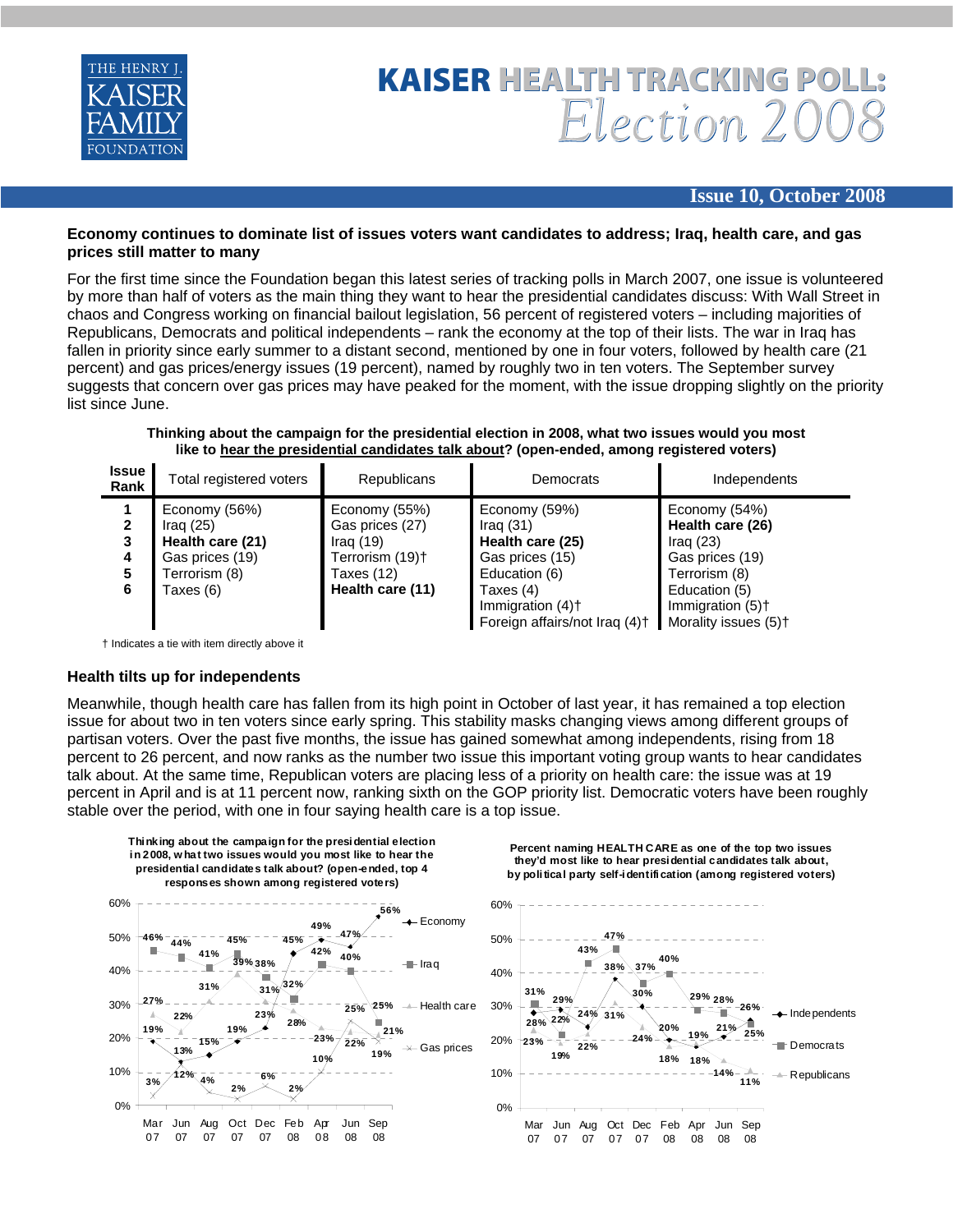### **Health care costs an important facet of pocketbook problems**

The economic issues occupying Wall Street and Washington this week are playing out as real pocketbook problems for large numbers of Americans. Over six in ten (63 percent) report a "serious" problem with at least one of seven financial hurdles, up slightly from August (58 percent). The bump is caused by an uptick in the proportion reporting "serious problems" getting a good-paying job or a raise (up from 26 percent last month to 33 percent now), paying for health care and insurance (up from 24 percent to 30 percent), and paying for housing (up from 15 percent to 21 percent). The most commonly reported issue remains paying for gas, with about four in ten (39 percent) saying they are having a serious problem on this front. Smaller but still significant proportions of Americans also say paying for food (20 percent), losing money in the stock market (19 percent), and credit card or other personal debt (18 percent) are serious problems for them and their families.

As a result of recent changes in the economy, have you and your family experienced any of the following problems, or not? Was this a serious problem, or not?



#### **Which ONE of the following health care issues would you most like to hear the presidential candidates talk about? (among registered voters in September 2008)**



### **Voters' interest in affordability and coverage**

When asked about specific health care issues they want to hear the candidates discuss, half of voters overall (50 percent) name affordability. Two in ten (20 percent) say they would most like to hear a discussion of expanding coverage for the uninsured, and about one in ten choose improvement of the quality of care (11 percent) or reducing national health expenditures (8 percent). Few (5 percent) say that reducing government spending on programs like Medicare and Medicaid is a top health care issue.

While affordability tops the list across party lines, for Democratic (29 percent) and independent (19 percent) voters, expanding coverage for the uninsured is the next most important issue, while Republican voters are more interested in improving quality of care and reducing medical errors (17 percent).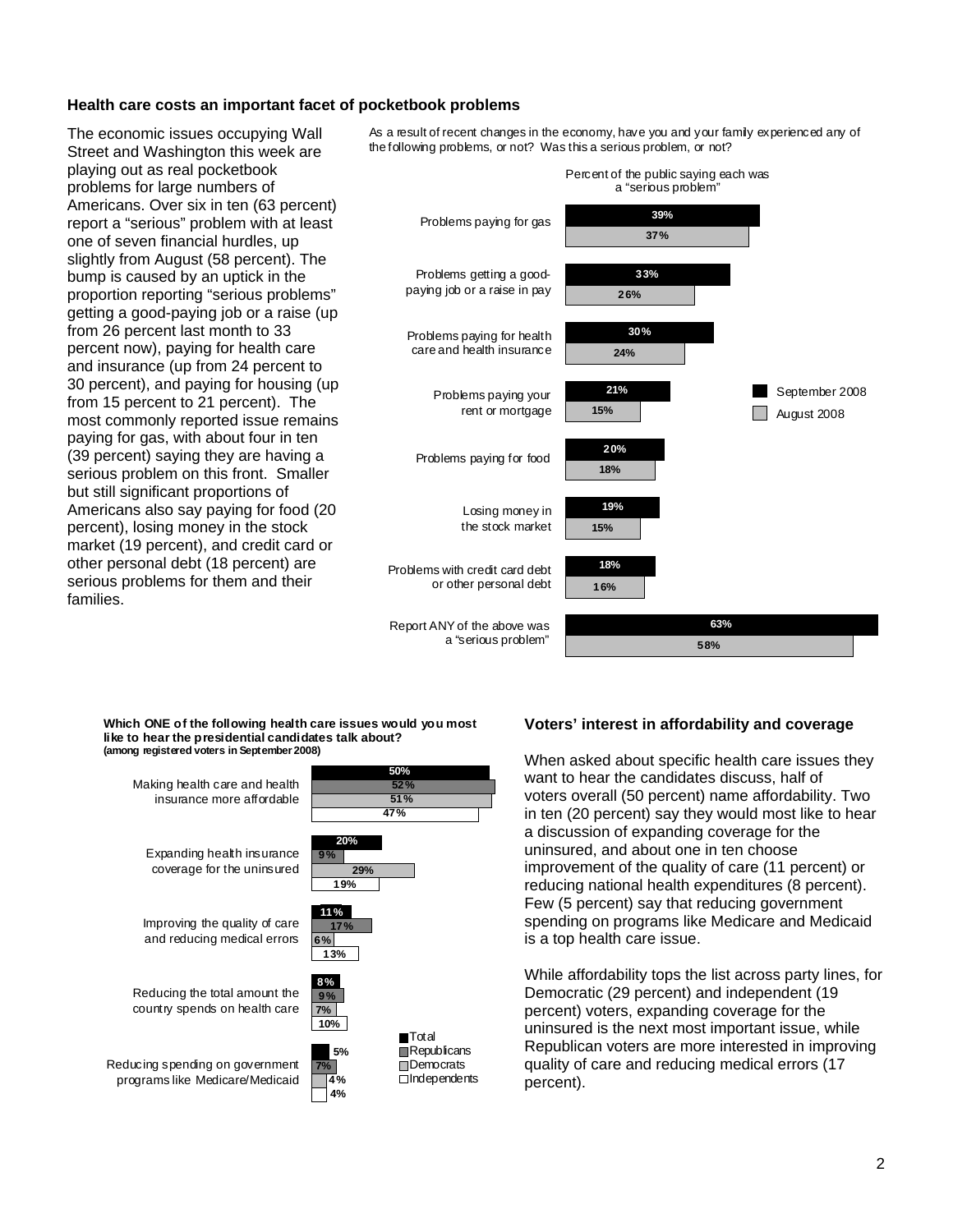## **Perceptions of the candidates' stances on health care and health reform**

**Which presidential candidate do you think would be more likely to make health care reform a top priority in his administration, John McCain or Barack Obama? (names rotated) (among registered voters in September 2008)**



As was true last month, the Democratic candidate continues to reflect that party's historical advantage in being seen as more health care focused. When asked which candidate is more likely to make health reform a top priority, more than twice as many voters name Senator Barack Obama (59 percent) as name Senator John McCain (23 percent). Though the share of independent voters naming Senator McCain has risen from 13 percent in August to 21 percent now, a majority (56 percent) still say Senator Obama would do more to prioritize health care reform. Asked who better represents their own views on health care, 45 percent choose Senator Obama compared to 29 percent who choose Senator McCain. More than seven in ten Republican and Democratic voters name their own party's candidate, while four in ten independent voters – a plurality – choose Senator Obama.

**And which presidential candidate – John McCain or Barack Obama – would do more to…? (names rotated) (among registered voters in September 2008)**



**Based on what you know or have heard, whose health reform plan - John McCain's or Barack Obama's - would better for…? (names rotated) (among registered voters in September 2008)**



The survey also asked voters their perspective on which candidate could best address a variety of health-related challenges currently facing the nation. Although the proportion of voters who say Senator McCain would do more to expand coverage and address affordability has risen slightly since August (each are up four percentage points to 19 percent and 24 percent respectively), Senator Obama is still chosen by a majority of voters on these two key issues. A plurality of voters also say Senator Obama would lower the federal budget deficit, a proportion that has grown somewhat since August. Voters are split on who would do more to lower overall national health expenditures, with one-quarter (24 percent) undecided.

When asked about how different groups would be helped by the candidates' plans, majorities say Senator Obama's plan would be better for low-income Americans, the uninsured, children and working families. Senator Obama's plan is also viewed by a plurality as better for the elderly, while Senator McCain's plan is viewed by pluralities as better for health insurance companies and employers.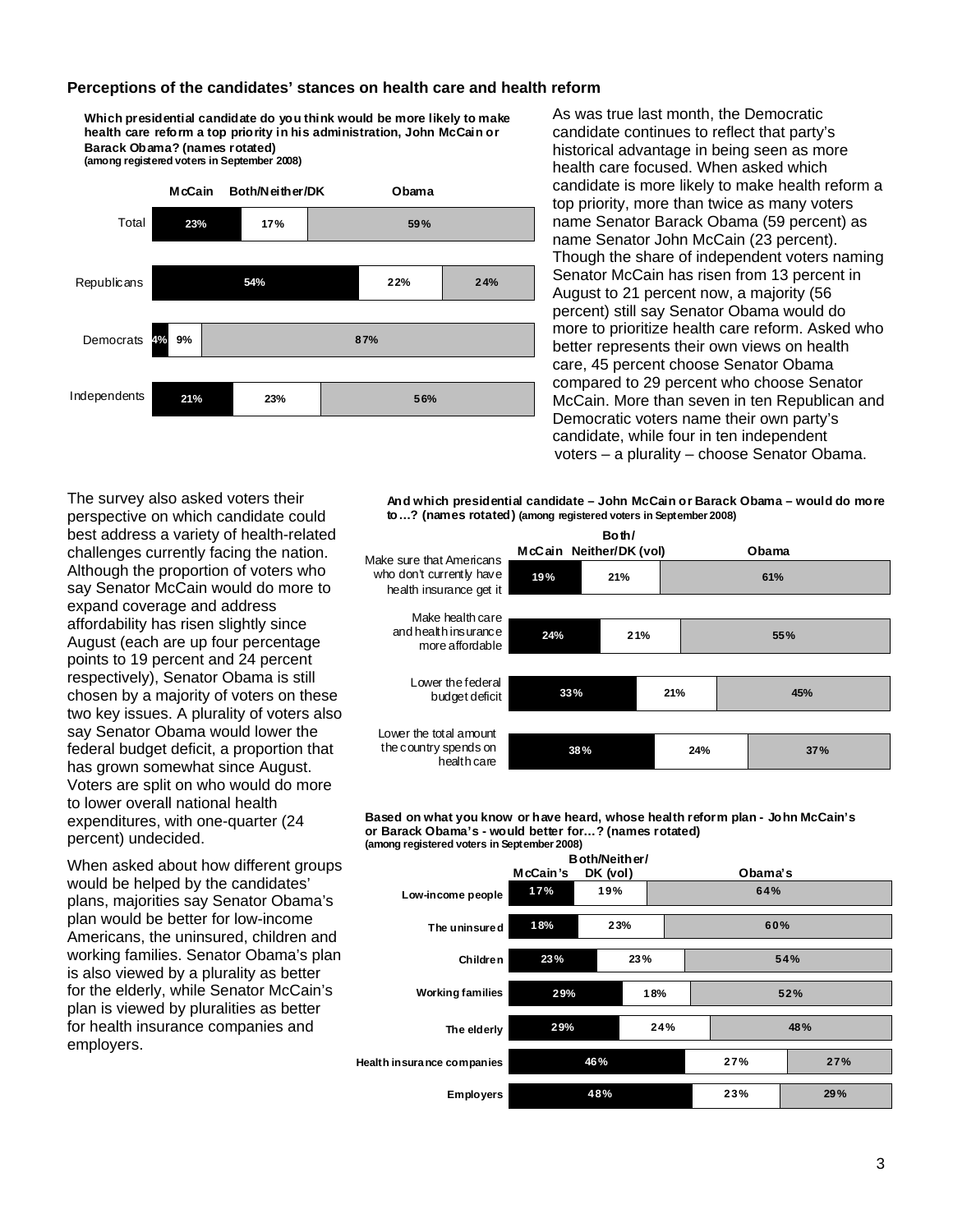#### **Methodology**

This *Kaiser Health Tracking Poll: Election 2008*, the tenth in a series, was designed and analyzed by public opinion researchers at the Kaiser Family Foundation led by Mollyann Brodie, Ph.D., and including Claudia Deane and Carolina Gutiérrez. A nationally representative random sample of 1,207 adults ages 18 and older, including 1,081 adults who say they are registered to vote, was interviewed by telephone between September 8 and 13, 2008. The margin of sampling error for the full sample is plus or minus 3 percentage points and plus or minus 4 percentage points for the sample of registered voters. For results based on subgroups, the sampling error is somewhat higher.

For full question wording and results, see the Toplines at http://www.kff.org/kaiserpolls/h08\_posr100108pkg.cfm.

| Previous surveys    | Number of registered | Field dates            | Margin of      |
|---------------------|----------------------|------------------------|----------------|
| referenced in trend | voters interviewed   |                        | sampling error |
| Auq08               | 1,362                | July 29-August 6       |                |
| Jun08               | 1,066                | June $3-8$             |                |
| Apr08               | 1,759                | April 3-13             |                |
| Feb08               | 1,770                | February 7-16          |                |
| Dec07               | 1,063                | November 28-December 9 |                |
| Oct07               | 1,058                | October 1-10           |                |
| Auq07               | 1,303                | August 2-8             |                |
| Jun07               | 1,050                | May 31-June 5          |                |
| Mar07               | 1,013                | March 8-13             |                |

Information on previous Kaiser Health Tracking Polls shown as part of trend data: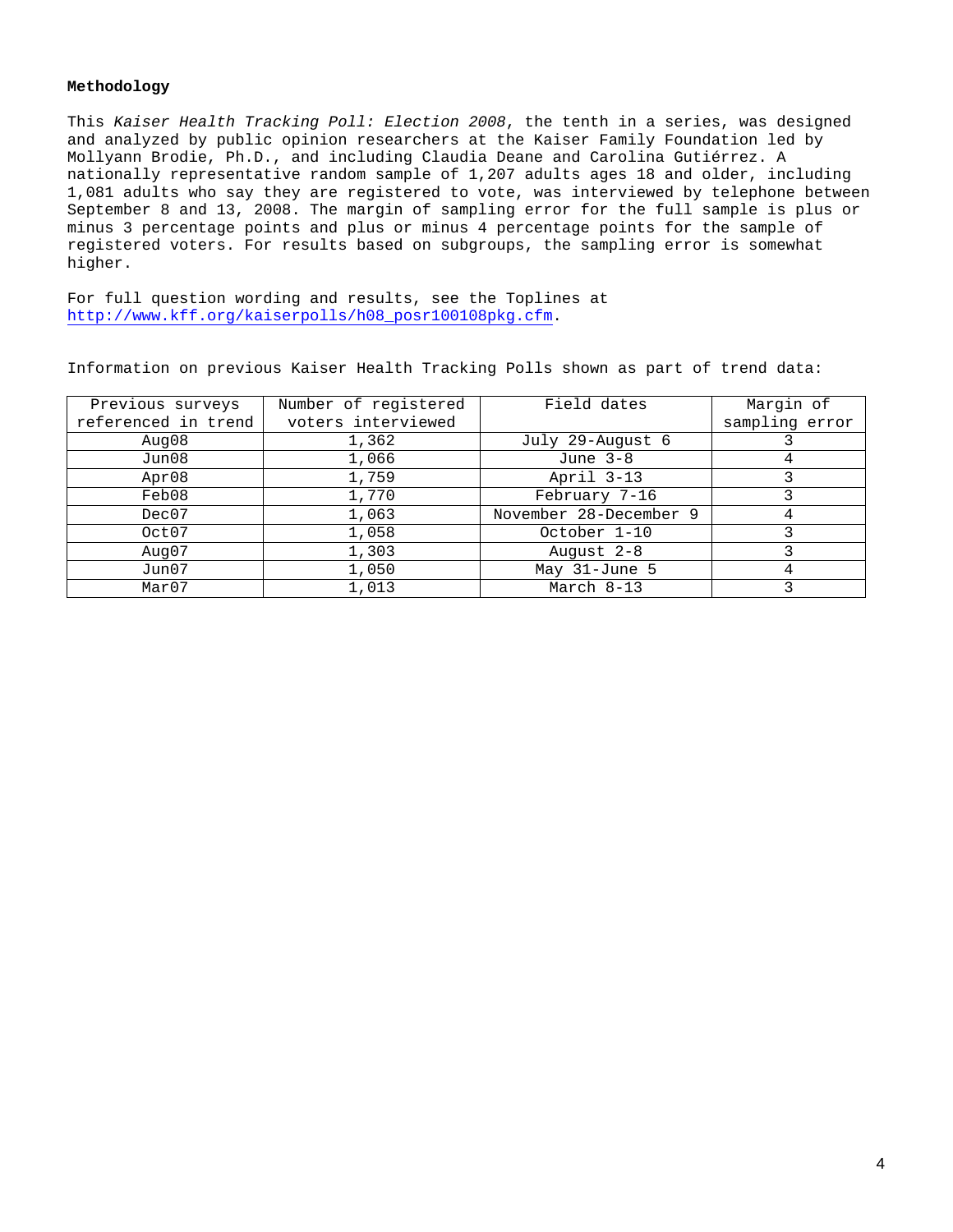### **Trends**

1. Thinking about the campaign for the presidential election in 2008, what two issues would you most like to hear the presidential candidates talk about? IF R GIVES ONE ISSUE PROBE FOR SECOND: Is there another issue you'd like to hear about? (OPEN-END)

Note: mentions less than 6 percent not shown.

For full question wording and results, see http://www.kff.org/kaiserpolls/h08\_posr100108pkg.cfm.

|             | AMONG REGISTERED VOTERS: TOTAL |                | <b>REP</b> | <b>DEM</b>     | <b>IND</b>     |
|-------------|--------------------------------|----------------|------------|----------------|----------------|
| Economy     |                                |                |            |                |                |
| Sep08       |                                | 56             | 55         | 59             | 54             |
| Jun08       |                                | 47             | 42         | 50             | 49             |
| Apr08       |                                | 49             | 49         | 53             | 47             |
| Feb08       |                                | 45             | 42         | 47             | 48             |
| Dec07       |                                | 23             | 19         | 25             | 26             |
| Oct07       |                                | 19             | 16         | 22             | 20             |
| Aug07       |                                | 15             | 15         | 13             | 16             |
| Jun07       |                                | 13             | 13         | 20             | 7              |
| Mar07       |                                | 19             | 18         | 20             | 20             |
| Iraq        |                                |                |            |                |                |
| Sep08       |                                | 25             | 19         | 31             | 23             |
| Jun08       |                                | 40             | 35         | 46             | 40             |
| Apr08       |                                | 42             | 33         | 50             | 40             |
| Feb08       |                                | 32             | 28         | 36             | 32             |
| Dec07       |                                | 38             | 31         | 39             | 42             |
| Oct07       |                                | 45             | 44         | 49             | 44             |
| Aug07       |                                | 41             | 32         | 45             | 46             |
| Jun07       |                                | 44             | 39         | 54             | 39             |
| Mar07       |                                | 46             | 44         | 54             | 43             |
| Health care |                                |                |            |                |                |
| Sep08       |                                | 21             | 11         | 25             | 26             |
| Jun08       |                                | 22             | 14         | 28             | 21             |
| Apr08       |                                | 23             | 19         | 29             | 18             |
| Feb08       |                                | 28             | 18         | 40             | 20             |
| Dec07       |                                | 31             | 24         | 37             | 30             |
| Oct07       |                                | 39             | 31         | 47             | 38             |
| Aug07       |                                | 31             | 22         | 43             | 24             |
| Jun07       |                                | 22             | 19         | 22             | 29             |
| Mar07       |                                | 27             | 23         | 31             | 28             |
| Gas prices  |                                |                |            |                |                |
| Sep08       |                                | 19             | 27         | 15             | 19             |
| Jun08       |                                | 25             | 30         | 22             | 22             |
| Apr08       |                                | 10             | 11         | 11             | 8              |
| Feb08       |                                | 2              | 2          | 3              | $\mathbf 1$    |
| Dec07       |                                | 6              | 8          | 3              | 8              |
| Oct07       |                                | $\overline{2}$ | 2          | $\overline{4}$ | 2              |
| Aug $07$    |                                | $\overline{4}$ | 8          | 2              | $\overline{4}$ |
| Jun07       |                                | 12             | 12         | 12             | 12             |
| Mar07       |                                | 3              | 1          | 5              | 3              |
|             | Terrorism/nat'l security       |                |            |                |                |
| Sep08       |                                | 8              | 19         | 2              | 8              |
| Jun08       |                                | 6              | 10         | 2              | 9              |
| Apr08       |                                | $\overline{4}$ | 9          | 1              | $\overline{4}$ |
| Feb08       |                                | 6              | 14         | 1              | 7              |
| Dec07       |                                | 7              | 13         | 3              | 7              |
| Oct07       |                                | 7              | 13         | $\mathbf 1$    | 9              |
| Aug07       |                                | 9              | 18         | $\overline{3}$ | 9              |
| Jun07       |                                | 8              | 17         | $\overline{3}$ | б              |
| Mar07       |                                | 7              | 13         | $\overline{3}$ | 6              |

(continued on next page)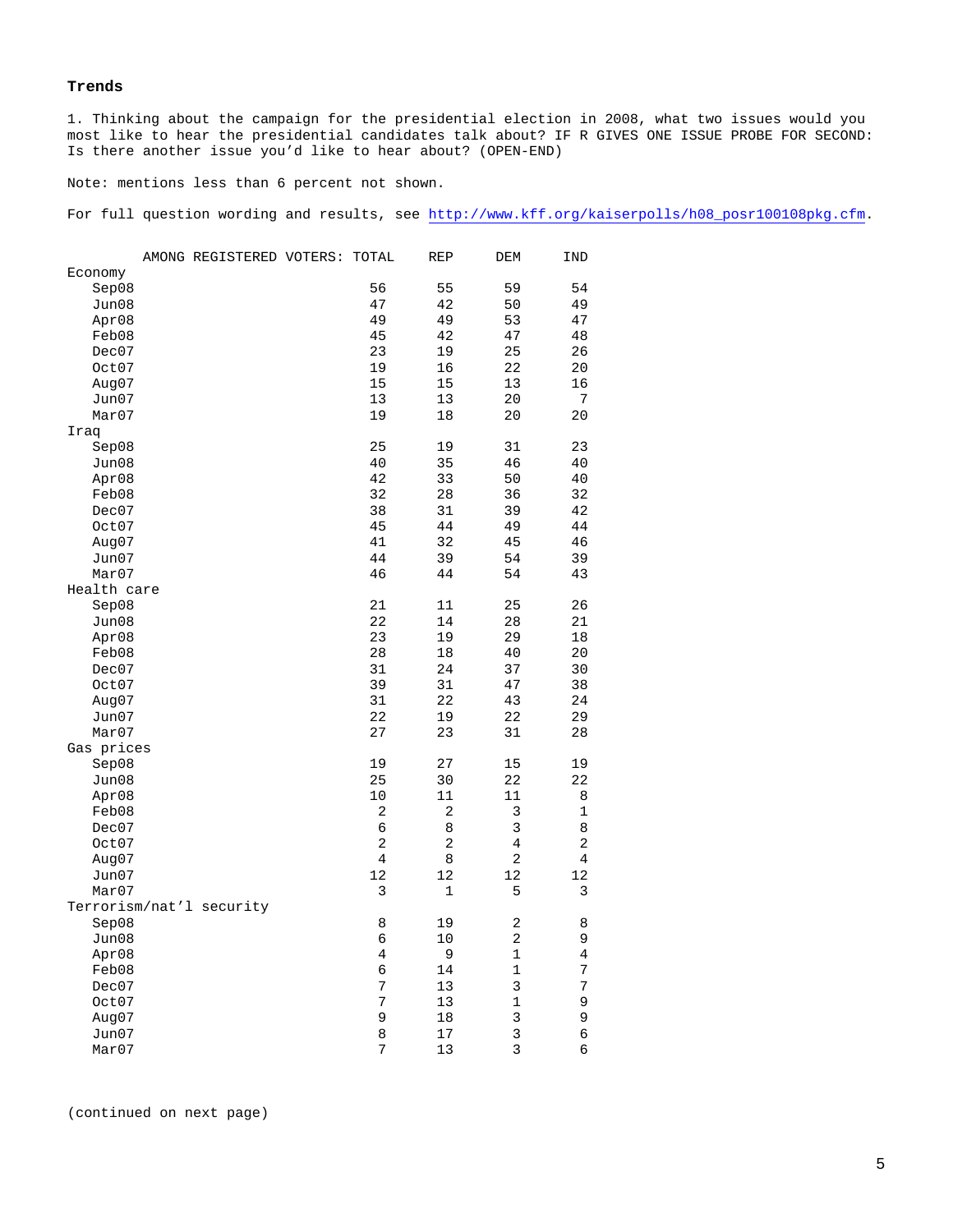|       | AMONG REGISTERED VOTERS: TOTAL |   | <b>REP</b> | DEM | IND |
|-------|--------------------------------|---|------------|-----|-----|
| Taxes |                                |   |            |     |     |
| Sep08 |                                | 6 | 12         |     |     |
| Jun08 |                                | 5 | 7          |     |     |
| Apr08 |                                | 4 | 9          | 3   | ⌒   |
| Feb08 |                                | 5 | 6          |     | 6   |
| Dec07 |                                | 8 | 10         | 5   | 10  |
| Oct07 |                                | 6 | 10         |     |     |
| Aug07 |                                | 8 | 11         | 8   | 8   |
| Jun07 |                                | 4 | 5          | 2   |     |
| Mar07 |                                |   |            | ◠   |     |

2. Now thinking specifically about HEALTH CARE, which ONE of the following health care issues would you most like to hear the presidential candidates talk about? (READ AND RANDOMIZE 1-5)

| AMONG REGISTERED VOTERS:          | TOTAL          | <b>REP</b>   | DEM            | <b>IND</b>     |
|-----------------------------------|----------------|--------------|----------------|----------------|
| Making health care and health     |                |              |                |                |
| insurance more affordable         |                |              |                |                |
| Sep08                             | 50             | 52           | 51             | 47             |
| Jun08                             | 51             | 51           | 54             | 47             |
| Expanding health insurance        |                |              |                |                |
| coverage for the uninsured        |                |              |                |                |
| Sep08                             | 20             | 9            | 29             | 19             |
| Jun08                             | 22             | 11           | 31             | 22             |
| Improving the quality of care     |                |              |                |                |
| and reducing medical errors       |                |              |                |                |
| Sep08                             | 11             | 17           | 6              | 13             |
| Jun08                             | 10             | 13           | 7              | 8              |
| Reducing the total amount the     |                |              |                |                |
| country spends on health care     |                |              |                |                |
| Sep08                             | 8              | 9            | 7              | 10             |
| Jun08                             | 7              | 9            | 4              | 10             |
| Reducing spending on gov't health |                |              |                |                |
| programs like Medicare/Medicaid   |                |              |                |                |
| Sep08                             | 5              | 7            | 4              | 4              |
| $J$ un $08$                       | 4              | 8            | $\ast$         | 4              |
| None of these (VOL)               |                |              |                |                |
| Sep08                             | 3              | 2            | $\mathbf{1}$   | 4              |
| Jun08                             | 3              | 3            | $\mathbf{1}$   | 5              |
| Other issue (VOL)                 |                |              |                |                |
| Sep08                             | 2              | 3            | 1              | 1              |
| $J$ un $08$                       | $\overline{2}$ | $\mathbf{3}$ | $\mathfrak{D}$ | $\overline{a}$ |
| Don't know/Refused                |                |              |                |                |
| Sep08                             | 2              | 1            | 1              | 2              |
| Jun08                             | $\overline{2}$ | 3            | $\mathbf{1}$   | $\mathbf{1}$   |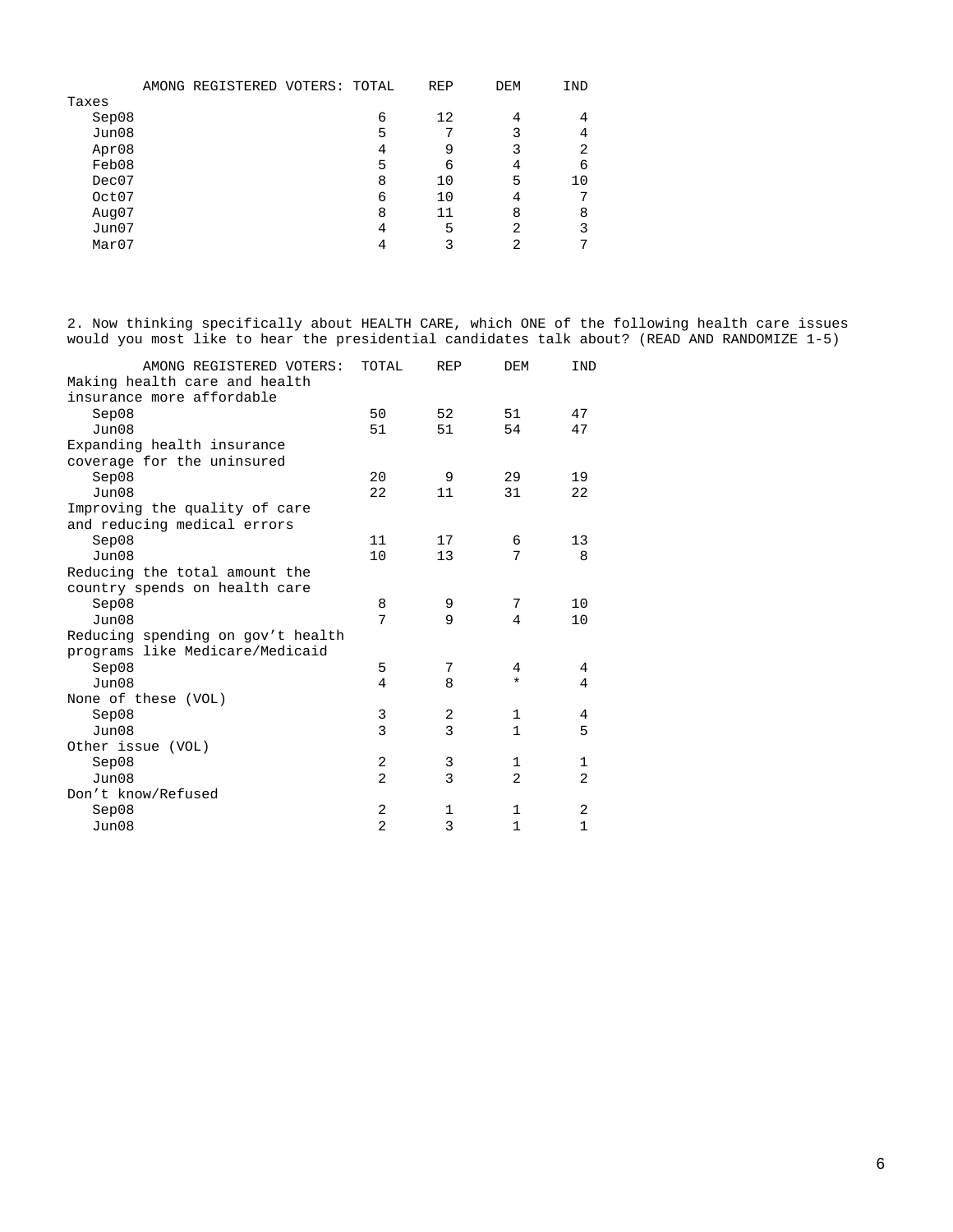3. As a result of recent changes in the economy, have your or your family experienced any of the following problems, or not? First (INSERT AND RANDOMIZE)? IF YES, ASK: Was this a serious problem, or not? Next (INSERT NEXT ITEM)?

For full question wording and results, see http://www.kff.org/kaiserpolls/h08\_posr100108pkg.cfm.

 Percent of total sample saying each was a "serious problem"

| а. | Problems paying for health care       |    |
|----|---------------------------------------|----|
|    | or health insurance                   |    |
|    | Sep08                                 | 30 |
|    | Aug08                                 | 24 |
|    | Jun08                                 | 25 |
|    | Apr08                                 | 28 |
|    | b. Problems paying for gas            |    |
|    | Sep08                                 | 39 |
|    | Aug08                                 | 37 |
|    | Jun08                                 | 43 |
|    | Apr08                                 | 44 |
|    | c. Problems getting a good-paying     |    |
|    | job or a raise in pay                 |    |
|    | Sep08                                 | 33 |
|    | Aug08                                 | 26 |
|    | Jun08                                 | 27 |
|    | Apr08                                 | 29 |
|    | d. Problems paying your rent/mortgage |    |
|    | Sep08                                 | 21 |
|    | Auq08                                 | 15 |
|    | Jun08                                 | 14 |
|    | Apr08                                 | 19 |
|    | e. Losing money in the stock market   |    |
|    | Sep08                                 | 19 |
|    | Auq08                                 | 15 |
|    | Jun08                                 | 15 |
|    | Apr08                                 | 16 |
|    | f. Problems with credit card or other |    |
|    | personal debt                         |    |
|    | Sep08                                 | 18 |
|    | Aug08                                 | 16 |
|    | Jun08                                 | 16 |
|    | Apr08                                 | 18 |
|    | g. Problems paying for food           |    |
|    | Sep08                                 | 20 |
|    | Aug08                                 | 18 |
|    | Jun08                                 | 19 |
|    | Apr08                                 | 18 |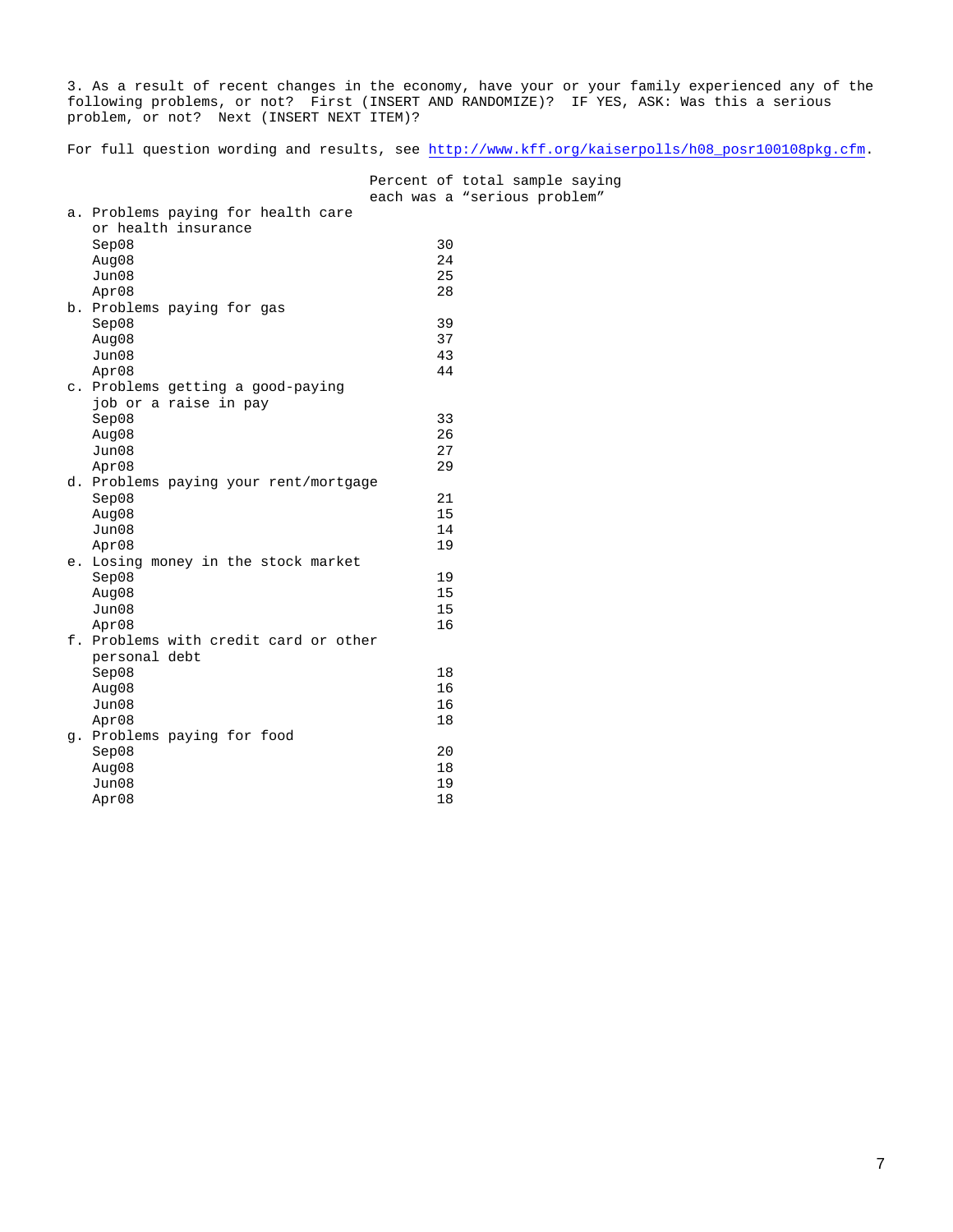4. Thinking about all of the candidates for president in 2008, regardless of political party or who you intend to vote for, which candidate BEST represents your own views on health care? (OPEN-END)

Note: only remaining candidates shown

| AMONG REGISTERED VOTERS:  | TOTAL          | <b>REP</b>     | DEM            | IND            |
|---------------------------|----------------|----------------|----------------|----------------|
| Named any candidate (NET) |                |                |                |                |
| Sep08                     | 76             | 78             | 87             | 69             |
| Aug08                     | 71             | 72             | 81             | 64             |
| Jun08                     | 71             | 70             | 80             | 62             |
| Apr08                     | 70             | 67             | 84             | 60             |
| Feb08                     | 68             | 60             | 80             | 63             |
| Dec07                     | 48             | 42             | 63             | 41             |
| Oct07                     | 51             | 43             | 61             | 49             |
| Aug07                     | 43             | 33             | 59             | 40             |
| Jun07                     | 43             | 35             | 58             | 33             |
| Mar07                     | 36             | 29             | 48             | 31             |
| Barack Obama              |                |                |                |                |
| Sep08                     | 45             | 5              | 80             | 40             |
| Aug08                     | 42             | 9              | 73             | 37             |
| Jun08                     | 28             | 6              | 45             | 27             |
| Apr08                     | 20             | 6              | 33             | 19             |
| Feb08                     | 19             | 8              | 28             | 19             |
| Dec07                     | б              | $\overline{c}$ | 12             | 3              |
| Oct07                     | 8              | $\overline{c}$ | 14             | 5              |
| Auq07                     | 6              | 3              | 9              | 7              |
| Jun07                     | 9              | 4              | 14             | 8              |
| Mar07                     | 6              | 3              | 9              | 5              |
| John McCain               |                |                |                |                |
| Sep08                     | 29             | 72             | 4              | 25             |
| Aug08                     | 24             | 61             | 5              | 21             |
| Jun08                     | 20             | 53             | 3              | 16             |
| Apr08                     | 19             | 51             | $\overline{3}$ | 16             |
| Feb08                     | 11             | 24             | $\overline{a}$ | 11             |
| Dec07                     | $\mathbf 1$    | 2              | $\mathbf{1}$   | 1              |
| Oct07                     | $\mathbf{1}$   | $\mathbf 1$    | $\mathbf 1$    | $\overline{c}$ |
| Aug07                     | $\mathbf{1}$   | $\overline{a}$ | $\star$        | 1              |
| Jun07                     | $\overline{2}$ | 6              | $\star$        | 2              |
| Mar07                     | 3              | 4              | 2              | 3              |
| Don't know/No candidate   |                |                |                |                |
| Sep08                     | 24             | 22             | 13             | 31             |
| Aug08                     | 29             | 28             | 19             | 36             |
| Jun08                     | 29             | 30             | 20             | 38             |
| Apr08                     | 30             | 33             | 16             | 40             |
| Feb08                     | 32             | 40             | 20             | 37             |
| Dec07                     | 52             | 58             | 37             | 59             |
| Oct07                     | 49             | 57             | 39             | 51             |
| Aug07                     | 57             | 67             | 41             | 60             |
| Jun07                     | 57             | 65             | 42             | 67             |
| Mar07                     | 64             | 71             | 52             | 69             |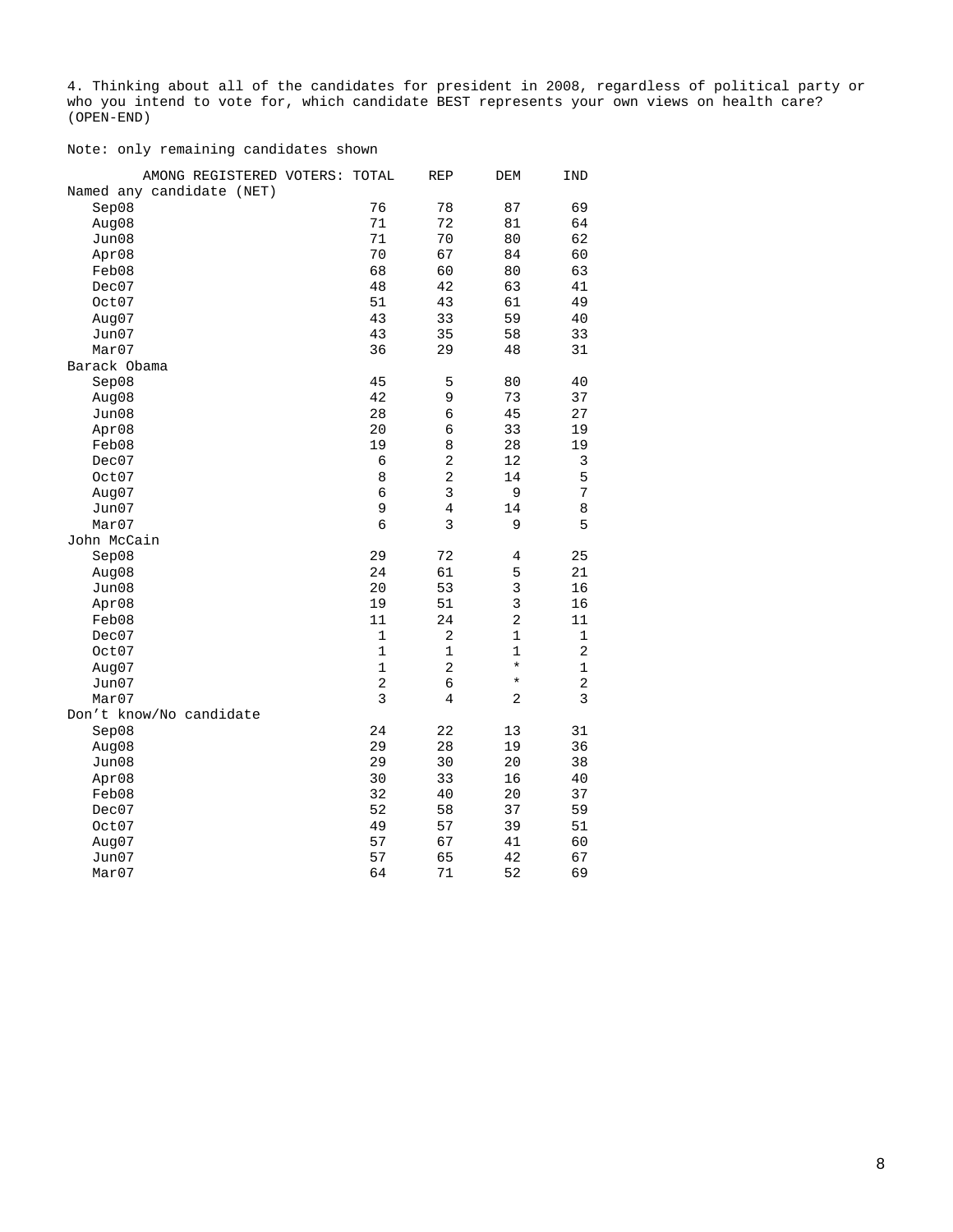5. Which presidential candidate do you think would be more likely to make health care reform a top priority in his administration - John McCain (or) Barack Obama? (Names rotated)

|                     | AMONG REGISTERED VOTERS: TOTAL |                | <b>REP</b>     | <b>DEM</b> | <b>IND</b> |
|---------------------|--------------------------------|----------------|----------------|------------|------------|
| Barack Obama        |                                |                |                |            |            |
| Sep08               |                                | 59             | 24             | 87         | 56         |
| Auq08               |                                | 58             | 29             | 82         | 56         |
| John McCain         |                                |                |                |            |            |
| Sep08               |                                | 23             | 54             | 4          | 21         |
| Auq08               |                                | 20             | 47             | 7          | 13         |
| Both equally (VOL.) |                                |                |                |            |            |
| Sep08               |                                | 3              | 4              | 1          | 3          |
| Auq08               |                                | $\overline{2}$ | $\mathfrak{D}$ | 2          | 4          |
| Neither (VOL.)      |                                |                |                |            |            |
| Sep08               |                                | 6              | 8              | 4          | 10         |
| Auq08               |                                | 9              | 10             | 5          | 13         |
| Don't know/Refused  |                                |                |                |            |            |
| Sep08               |                                | 8              | 10             | 4          | 10         |
| Aug $08$            |                                | 10             | 12             | 4          | 14         |
|                     |                                |                |                |            |            |

6. And which presidential candidate would do more to (READ AND RANDOMIZE) - John McCain (or) Barack Obama? (Names rotated)

a. Make health care and health insurance more affordable

|                    | AMONG REGISTERED VOTERS: | TOTAL          | REP          | <b>DEM</b>   | IND            |
|--------------------|--------------------------|----------------|--------------|--------------|----------------|
| Barack Obama       |                          |                |              |              |                |
| Sep08              |                          | 55             | 19           | 85           | 48             |
| Aug $08$           |                          | 54             | 22           | 82           | 49             |
| John McCain        |                          |                |              |              |                |
| Sep08              |                          | 24             | 57           | 4            | 22             |
| Aug08              |                          | 20             | 46           | 5            | 18             |
| Both (VOL.)        |                          |                |              |              |                |
| Sep08              |                          | 2              | 2            | 2            | $\overline{2}$ |
| Aug08              |                          | $\overline{c}$ | $\mathbf{1}$ | $\mathbf{1}$ | 3              |
| Neither (VOL.)     |                          |                |              |              |                |
| Sep08              |                          | 6              | 8            | 2            | 10             |
| Auq08              |                          | 10             | 14           | 5            | 14             |
| Don't know/Refused |                          |                |              |              |                |
| Sep08              |                          | 13             | 13           | 6            | 19             |
| Aug $08$           |                          | 13             | 17           | 7            | 16             |
|                    |                          |                |              |              |                |

b. Make sure that Americans who don't currently have health insurance get it

| AMONG REGISTERED VOTERS: TOTAL |                | <b>REP</b>     | <b>DEM</b>     | IND            |
|--------------------------------|----------------|----------------|----------------|----------------|
| Barack Obama                   |                |                |                |                |
| Sep08                          | 61             | 32             | 86             | 57             |
| Aug $08$                       | 63             | 38             | 83             | 60             |
| John McCain                    |                |                |                |                |
| Sep08                          | 19             | 42             | 4              | 17             |
| Auq08                          | 15             | 34             | 4              | 12             |
| Both (VOL.)                    |                |                |                |                |
| Sep08                          | 3              | 4              | 2              | 3              |
| Auq08                          | $\overline{2}$ | $\mathfrak{D}$ | $\mathfrak{D}$ | $\mathfrak{D}$ |
| Neither (VOL.)                 |                |                |                |                |
| Sep08                          | 7              | 7              | 3              | 11             |
| Auq08                          | 9              | 11             | 5              | 12             |
| Don't know/Refused             |                |                |                |                |
| Sep08                          | 11             | 15             | 5              | 12             |
| Auq08                          | 11             | 15             | 6              | 13             |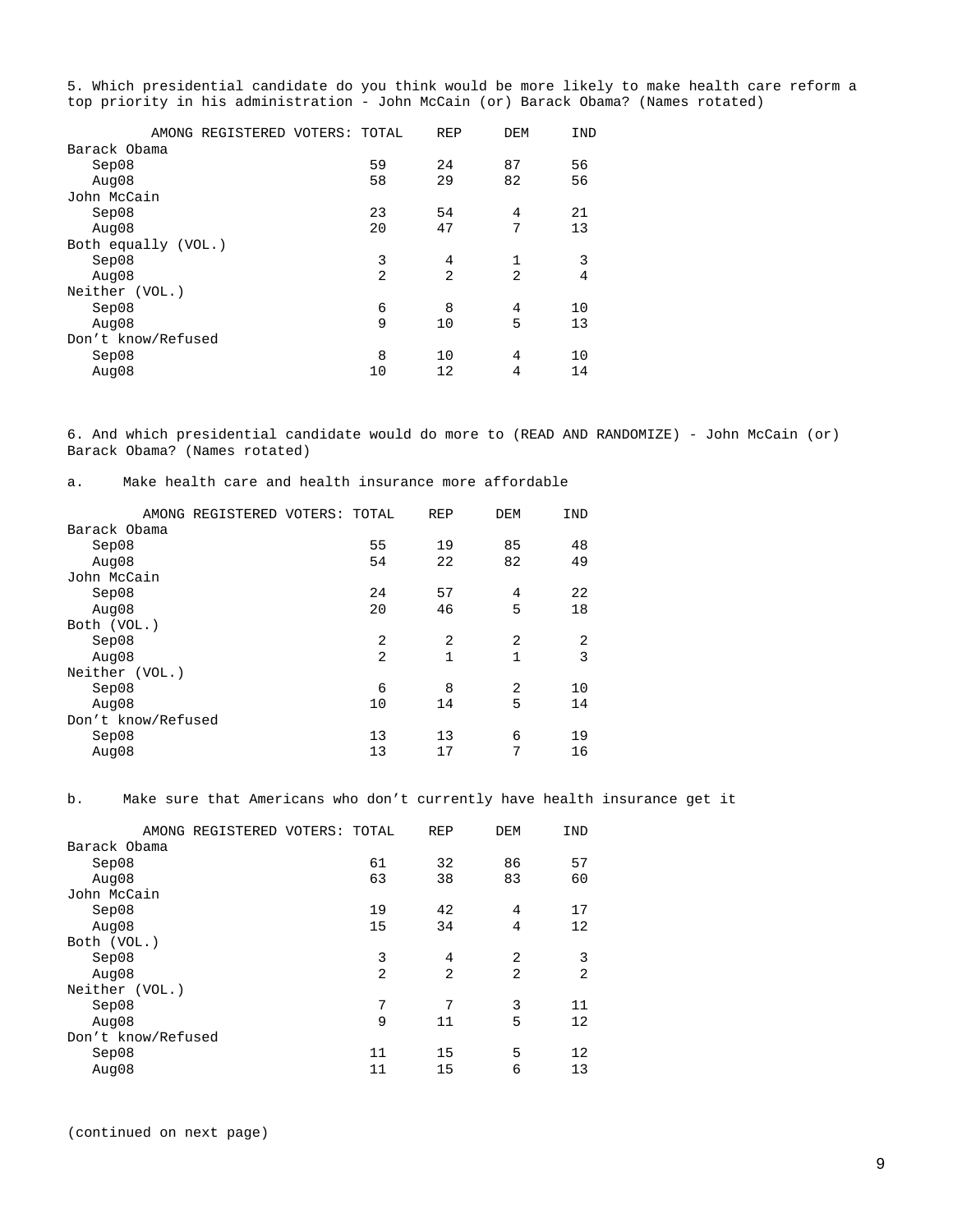c. Lower the total amount the country spends on health care

|                    | AMONG REGISTERED VOTERS: | TOTAL | REP | DEM         | <b>IND</b> |
|--------------------|--------------------------|-------|-----|-------------|------------|
| Barack Obama       |                          |       |     |             |            |
| Sep08              |                          | 37    | 8   | 65          | 29         |
| Auq08              |                          | 34    | 12  | 56          | 25         |
| John McCain        |                          |       |     |             |            |
| Sep08              |                          | 38    | 69  | 16          | 39         |
| Aug $08$           |                          | 36    | 60  | 22          | 38         |
| Both (VOL.)        |                          |       |     |             |            |
| Sep08              |                          | 1     | 1   | $\mathbf 1$ | 3          |
| Auq08              |                          | 1     | 1   | 1           |            |
| Neither (VOL.)     |                          |       |     |             |            |
| Sep08              |                          | 7     | 6   | 5           | 11         |
| Auq08              |                          | 13    | 11  | 9           | 17         |
| Don't know/Refused |                          |       |     |             |            |
| Sep08              |                          | 16    | 16  | 13          | 18         |
| Auq08              |                          | 16    | 15  | 12          | 19         |
|                    |                          |       |     |             |            |

## d. Lower the federal budget deficit

| AMONG REGISTERED VOTERS: | TOTAL | REP | DEM            | IND |
|--------------------------|-------|-----|----------------|-----|
| Barack Obama             |       |     |                |     |
| Sep08                    | 45    | 11  | 76             | 37  |
| Auq08                    | 40    | 9   | 72             | 31  |
| John McCain              |       |     |                |     |
| Sep08                    | 33    | 69  | 7              | 37  |
| Auq08                    | 34    | 68  | 11             | 37  |
| Both (VOL.)              |       |     |                |     |
| Sep08                    | 2     | 2   | $\mathbf{1}$   | 3   |
| Auq08                    | 1     | 1   | $\mathfrak{D}$ |     |
| Neither (VOL.)           |       |     |                |     |
| Sep08                    | 9     | 10  | 7              | 11  |
| Aug08                    | 13    | 12  | 8              | 17  |
| Don't know/Refused       |       |     |                |     |
| Sep08                    | 10    | 9   | 9              | 12  |
| Auq08                    | 11    | 10  | 7              | 14  |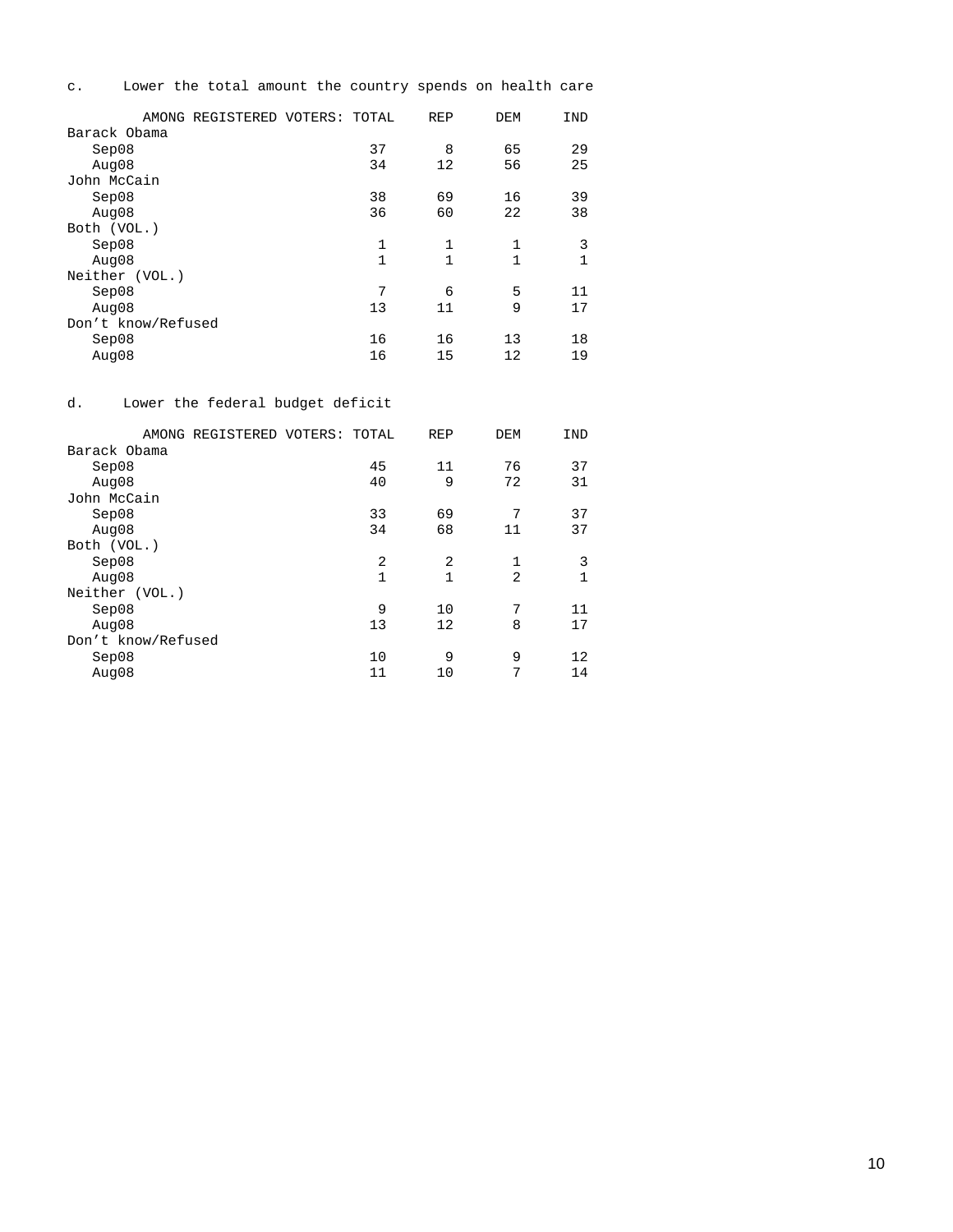7. Based on what you know or have heard, whose health reform plan - John McCain's (or) Barack Obama's - would be better for… (READ AND RANDOMIZE)? And whose plan would be better for... (READ NEXT ITEM) - John McCain's (or) Barack Obama's? (Names rotated)

#### a. Low-income people

| AMONG REGISTERED VOTERS: TOTAL |              | <b>REP</b> | DEM         | IND |
|--------------------------------|--------------|------------|-------------|-----|
| Barack Obama's                 |              |            |             |     |
| Sep08                          | 64           | 39         | 84          | 61  |
| Auq08                          | 62           | 39         | 84          | 56  |
| John McCain's                  |              |            |             |     |
| Sep08                          | 17           | 37         | 6           | 16  |
| Auq08                          | 15           | 34         | 4           | 13  |
| Both (VOL.)                    |              |            |             |     |
| Sep08                          | $\mathbf{1}$ | 2          | $\mathbf 1$ |     |
| Auq08                          | 1            | 1          | 1           |     |
| Neither (VOL.)                 |              |            |             |     |
| Sep08                          | 4            | 4          | 2           | 6   |
| Auq08                          | 6            | 7          | 3           | 8   |
| Don't know/Refused             |              |            |             |     |
| Sep08                          | 14           | 19         | 8           | 15  |
| Aug $08$                       | 16           | 19         | 8           | 22  |
|                                |              |            |             |     |

## b. Working families

|                    | AMONG REGISTERED VOTERS: TOTAL |              | <b>REP</b> | <b>DEM</b> | <b>IND</b> |
|--------------------|--------------------------------|--------------|------------|------------|------------|
| Barack Obama's     |                                |              |            |            |            |
| Sep08              |                                | 52           | 15         | 82         | 49         |
| Auq08              |                                | 51           | 18         | 80         | 46         |
| John McCain's      |                                |              |            |            |            |
| Sep08              |                                | 29           | 62         | 9          | 27         |
| Auq08              |                                | 23           | 55         | 6          | 21         |
| Both (VOL.)        |                                |              |            |            |            |
| Sep08              |                                | $\mathbf{1}$ | 3          | 1          |            |
| Auq08              |                                | 1            | 1          | 2          | $\star$    |
| Neither (VOL.)     |                                |              |            |            |            |
| Sep08              |                                | 4            | 4          | 1          | 8          |
| Auq08              |                                | 7            | 6          | 3          | 8          |
| Don't know/Refused |                                |              |            |            |            |
| Sep08              |                                | 13           | 16         | 7          | 16         |
| Auq08              |                                | 18           | 21         | 9          | 24         |

#### c. The uninsured

|                    | AMONG REGISTERED VOTERS: | TOTAL | REP    | DEM | IND |
|--------------------|--------------------------|-------|--------|-----|-----|
| Barack Obama's     |                          |       |        |     |     |
| Sep08              |                          | 60    | 34     | 81  | 56  |
| Auq08              |                          | 60    | 37     | 82  | 55  |
| John McCain's      |                          |       |        |     |     |
| Sep08              |                          | 18    | 38     | 6   | 15  |
| Auq08              |                          | 14    | 32     | 4   | 11  |
| Both (VOL.)        |                          |       |        |     |     |
| Sep08              |                          | 2     | 2      | 1   |     |
| Auq08              |                          | 1     | $\ast$ | 1   |     |
| Neither (VOL.)     |                          |       |        |     |     |
| Sep08              |                          | 5     | 6      | 2   | 9   |
| Auq08              |                          | 7     | 7      | 3   | 10  |
| Don't know/Refused |                          |       |        |     |     |
| Sep08              |                          | 16    | 20     | 10  | 19  |
| Auq08              |                          | 19    | 23     | 10  | 23  |

(continued on next page)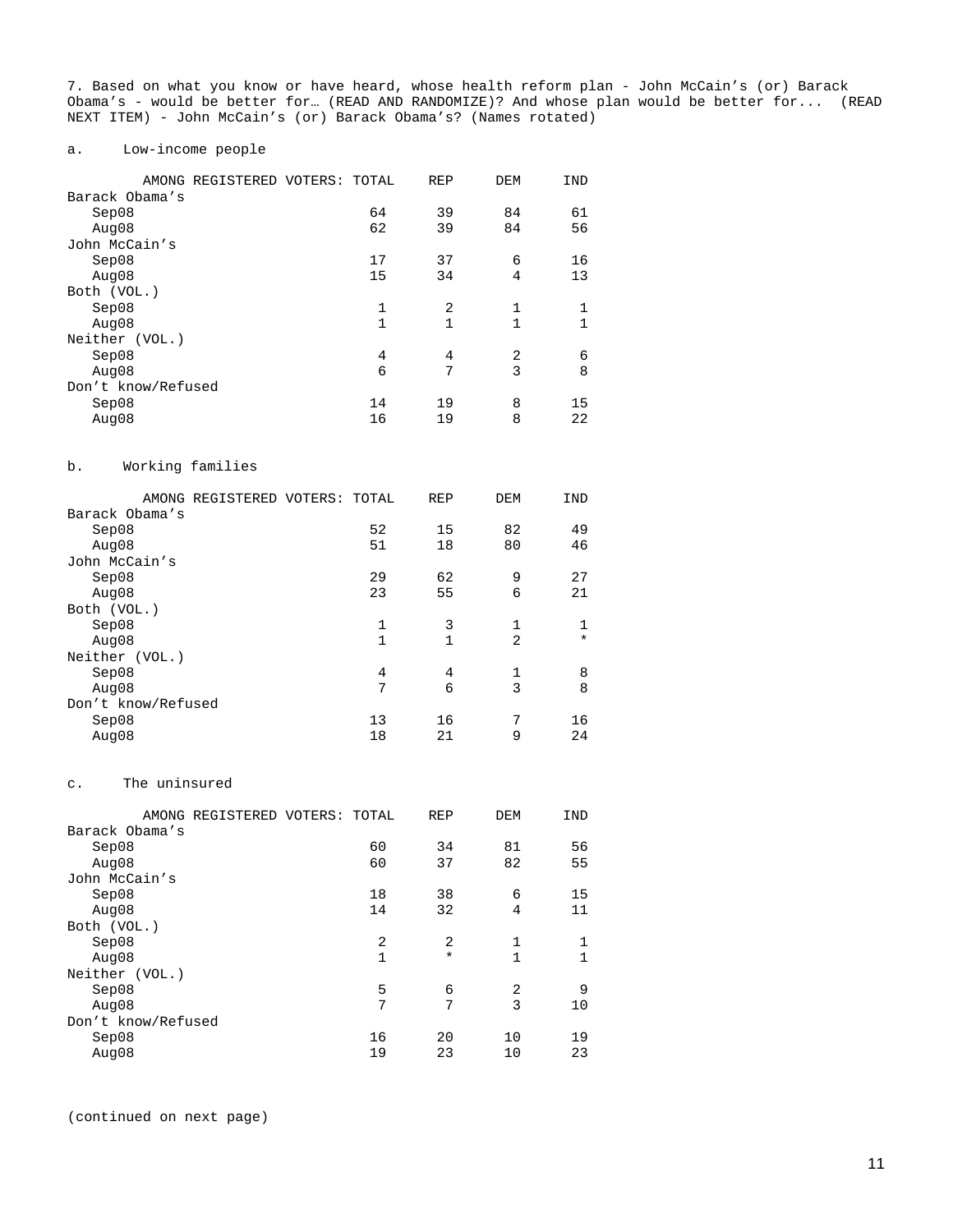## d. Children

| AMONG REGISTERED VOTERS: TOTAL |              | REP      | DEM      | IND      |
|--------------------------------|--------------|----------|----------|----------|
| Barack Obama's                 |              |          |          |          |
| Sep08                          | 54           | 18       | 82       | 50       |
| Auq08                          | 52           | 23       | 78       | 47       |
| John McCain's<br>Sep08         | 23           | 51       | 6        | 22       |
| Aug08                          | 16           | 40       | 5        | 12       |
| Both (VOL.)                    |              |          |          |          |
| Sep08                          | 2            | 2        | 1        | 2        |
| Aug08                          | 3            | 3        | 3        | 2        |
| Neither (VOL.)                 |              |          |          |          |
| Sep08                          | 5            | 8        | 1        | 7        |
| Aug08                          | 7            | 7        | 2        | 9        |
| Don't know/Refused             |              |          |          |          |
| Sep08                          | 16           | 21       | 9        | 19       |
| Aug08                          | 22           | 27       | 12       | 29       |
|                                |              |          |          |          |
| The elderly<br>е.              |              |          |          |          |
| AMONG REGISTERED VOTERS: TOTAL |              | REP      | DEM      | IND      |
| Barack Obama's                 |              |          |          |          |
| Sep08                          | 48           | 14       | 76       | 44       |
| Aug08                          | 43           | 18       | 70       | 35       |
| John McCain's                  |              |          |          |          |
| Sep08                          | 29           | 57       | 9        | 29       |
| Aug $08$                       | 26           | 52       | 11       | 26       |
| Both (VOL.)                    |              |          |          |          |
| Sep08                          | 2            | 3        | 2        | 2        |
| Aug08<br>Neither (VOL.)        | 1            | 1        | 2        | 1        |
| Sep08                          | 5            | 6        | 2        | 6        |
| Aug08                          | 7            | 2        | 4        | 9        |
| Don't know/Refused             |              |          |          |          |
| Sep08                          | 17           | 21       | 10       | 19       |
| Aug08                          | 23           | 1        | 12       | 30       |
|                                |              |          |          |          |
| f.<br>Employers                |              |          |          |          |
|                                |              |          |          |          |
| AMONG REGISTERED VOTERS: TOTAL |              | REP      | DEM      | IND      |
| Barack Obama's                 |              |          |          |          |
| Sep08                          | 29           | 10       | 50       | 20       |
| Aug08                          | 27           | 12       | 46       | 26       |
| John McCain's                  |              |          |          |          |
| Sep08<br>Aug08                 | 48<br>40     | 64<br>57 | 33<br>28 | 53<br>43 |
| Both (VOL.)                    |              |          |          |          |
| Sep08                          | $\mathbf{1}$ | 2        | 1        | 2        |
| Aug08                          | $\mathbf{1}$ | ¥        | 2        | 1        |
| Neither (VOL.)                 |              |          |          |          |
| Sep08                          | 5            | 4        | 3        | 8        |
| Aug08                          | 6            | 6        | 4        | 7        |
| Don't know/Refused             |              |          |          |          |
| Sep08                          | 17           | 19       | 14       | 17       |
| Aug08                          | 26           | 25       | 20       | 33       |

(continued on next page)